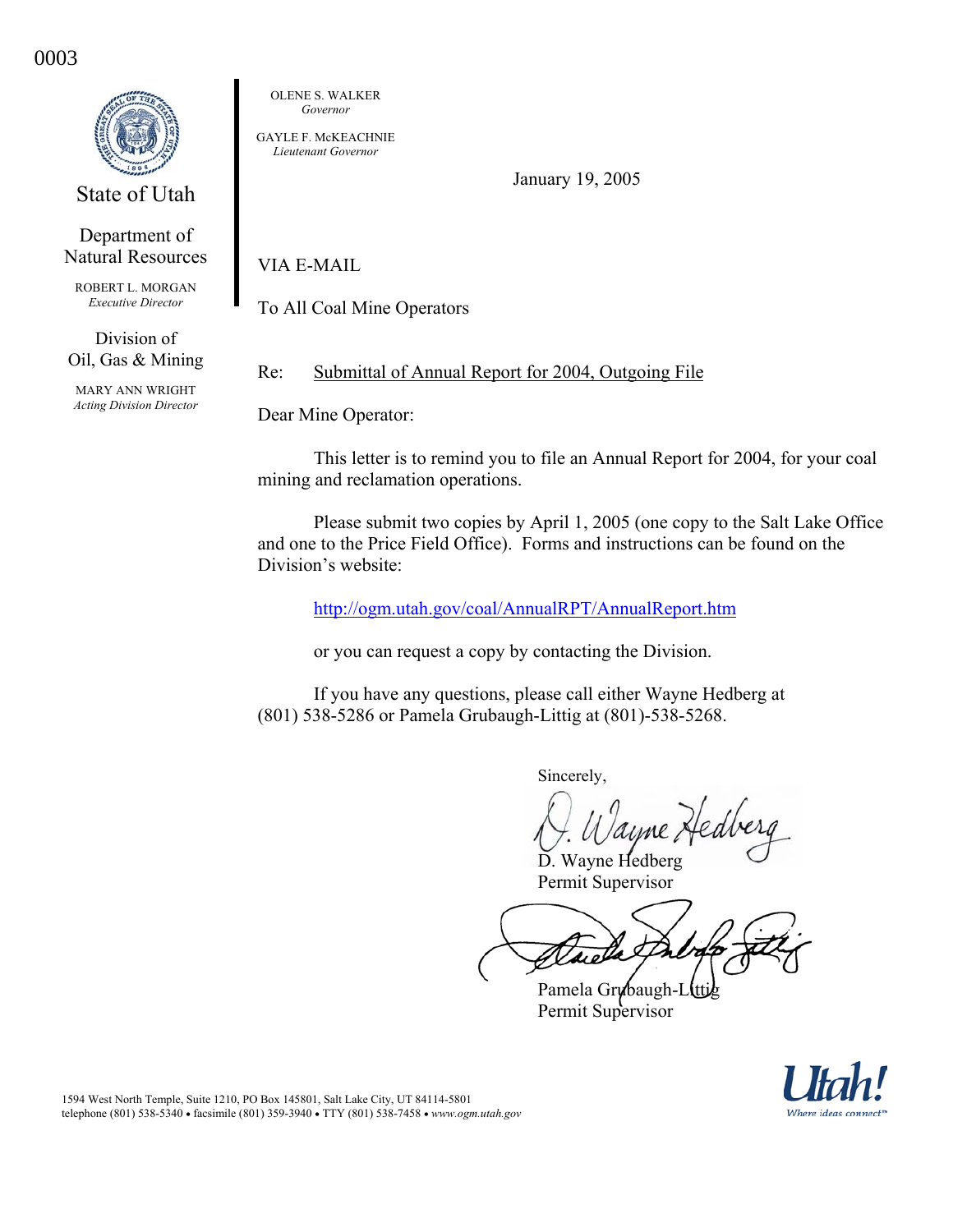Mike Glasson mglasson@andalex.com

Ken May kmay@archcoal.com

Rick Olsen rolsen@archcoal.com

John Brasher jbrasher@archcoal.com

Dennis Ware dware@foundationcoal.com

John A. Gefferth johngefferth@consolenergy.com

Charles Reynolds  $c$ wminning @ etv.net

Gary Gray ggray@andalex.com

Mark Reynolds mrreynolds@etv .net

Alexander H. Walker, III alex@natco.org

Chris Hansen chansen@archcoal.com

Patrick Collins Mt.nebo@xmission.com

Chuck Semborski Chuck.semborski@pacificorp.com

James T. Jensen jinj@savageind.com

Dan Guy blackhawk@goldterra.com